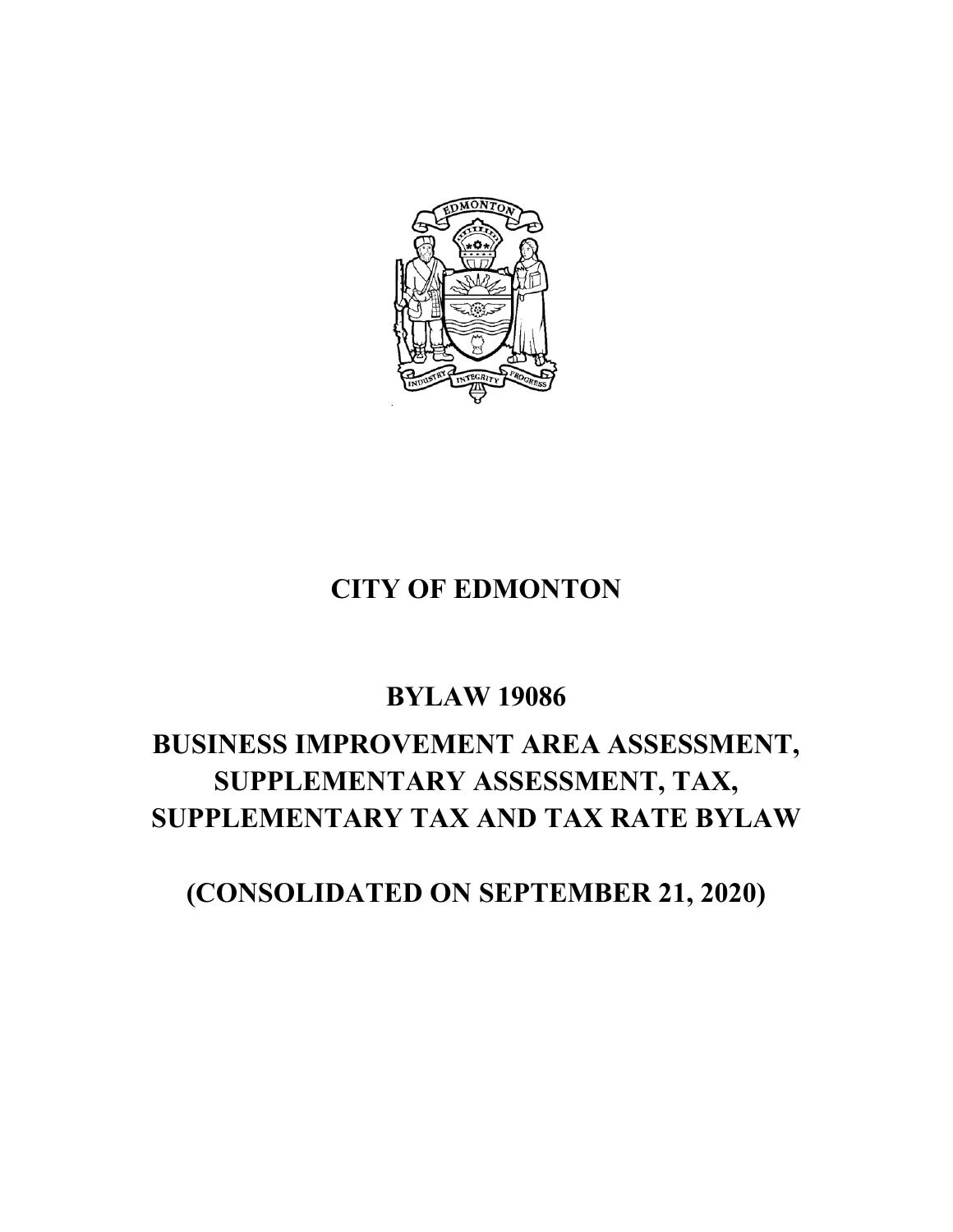### **THE CITY OF EDMONTON**

#### **BYLAW 19086**

# **BUSINESS IMPROVEMENT AREA ASSESSMENT, SUPPLEMENTARY ASSESSMENT, TAX, SUPPLEMENTARY TAX AND TAX RATE BYLAW**

**Whereas**, pursuant to sections 377 and 379 of the *Municipal Government Act,* RSA 2000, c M-26 as amended and section 20 of the *Business Improvement Area Regulation,* Alta Reg 93/2016, as amended, City Council may pass bylaws dealing with business improvement area tax and assessment;

And Whereas, pursuant to the *Municipal Government Act* and the *Business Improvement Area Regulation,* Council has established the 124 Street and Area, Alberta Avenue, Beverly, Chinatown and Area, Downtown, Fort Road and Area, The Crossroads, Kingsway, North Edge, Northwest Industrial, Old Strathcona, Stony Plain Road and Area, and French Quarter/Quartier Francophone business improvement areas;

And Whereas, pursuant to section 20(1) of Alta Reg 93/2016, Council must pass a business improvement area tax bylaw;

And Whereas, pursuant to section 20(6) of Alta Reg 93/2016, a business improvement area tax bylaw may establish maximum and minimum amounts to be paid under it;

And Whereas, pursuant to section 21(1) of Alta Reg 93/2016, each Council that has passed a business improvement area tax bylaw must pass a business improvement area tax rate bylaw annually;

And Whereas, pursuant to section 21(3) of Alta Reg 93/2016, the business improvement area tax rate for a business improvement area must be sufficient to raise the amount that the board is to receive from the municipality for the board's approved budget;

And Whereas, pursuant to section 22 of Alta Reg 93/2016, Part 10, Division 3 of the *Municipal Government Act* applies with necessary modifications to business improvement area tax.

Edmonton City Council enacts:

# **PART I - PURPOSE, DEFINITIONS AND INTERPRETATION**

**PURPOSE** 1 The purpose of this bylaw is to provide for the annual and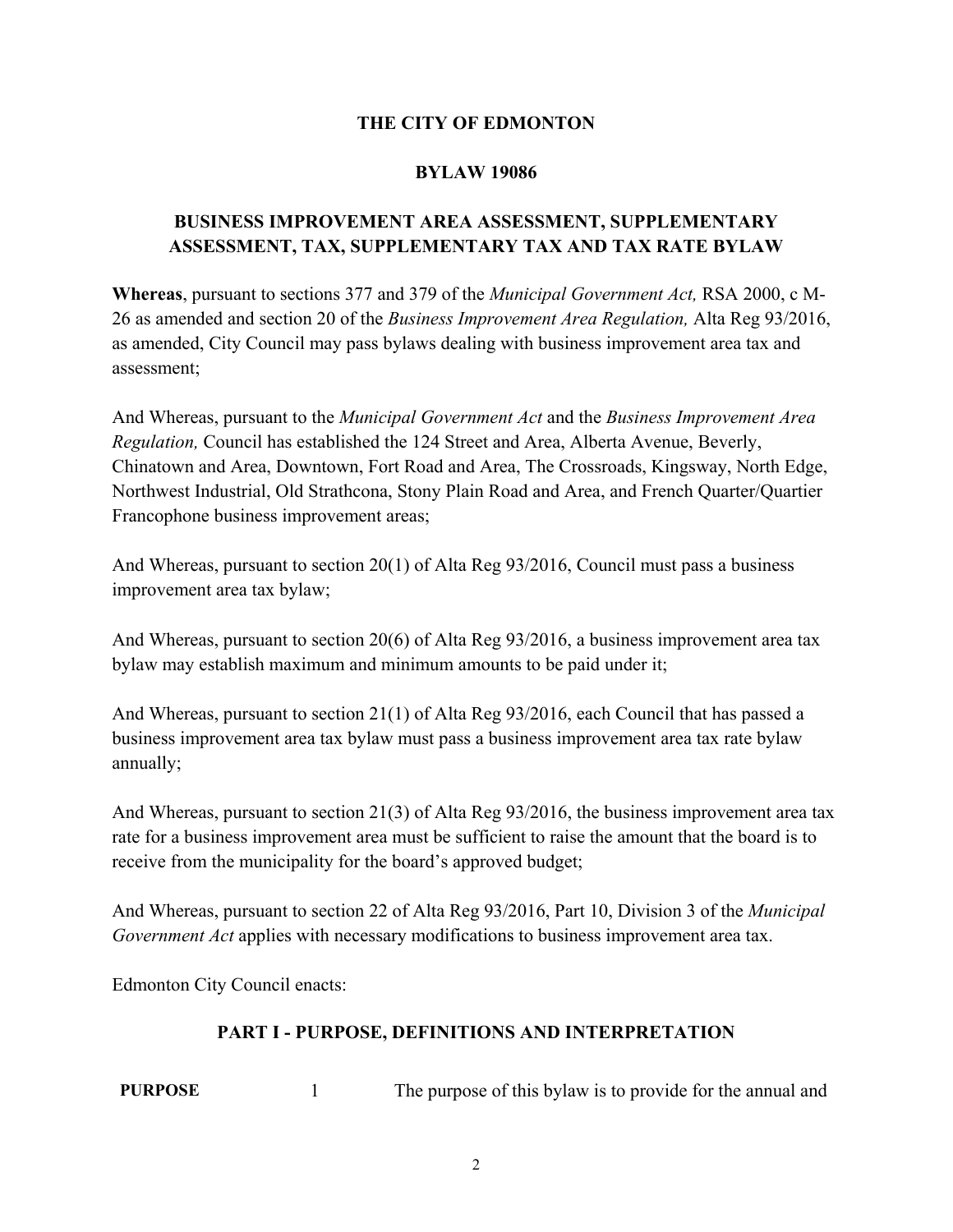supplementary assessment and taxation of businesses operating within business improvement areas and to set the business improvement area tax rates in the City of Edmonton for the 2020 taxation year. In the past this bylaw referred to business revitalization zones.

#### **DEFINITIONS** 2 In this bylaw, unless the context otherwise requires:

- (a) "**Act**" means *Municipal Government Act,* RSA 2000, c M-26, as amended;
- (b) **"Assessor"** means;
	- (i) a person designated by the Minister, or;
	- (ii) a person appointed by a municipality to the position of designated officer;

to carry out the duties and responsibilities of an Assessor under the Act, and includes any person whom these duties and responsibilities are delegated by the person referred to in subsection  $(b)(i)$  or  $(b)(ii)$ .

#### (c) **"Business"** means;

- (i) a commercial, merchandizing or industrial activity or undertaking,
- (ii) a profession, trade, occupation, calling or employment, or
- (iii) an activity providing goods or services, whether or not for profit and however organized or formed including a co-operative association of persons.
- (d) **"City"** means the Municipal Corporation of the City of Edmonton;
- (e) **"Council"** means the Municipal Council of the City of Edmonton;
- (f) **"Net Annual Rental Value"** means the value determined by the Assessor, through analysis of market information, to represent the typical rental value of the Premises, exclusive of customary operating costs and occupancy costs;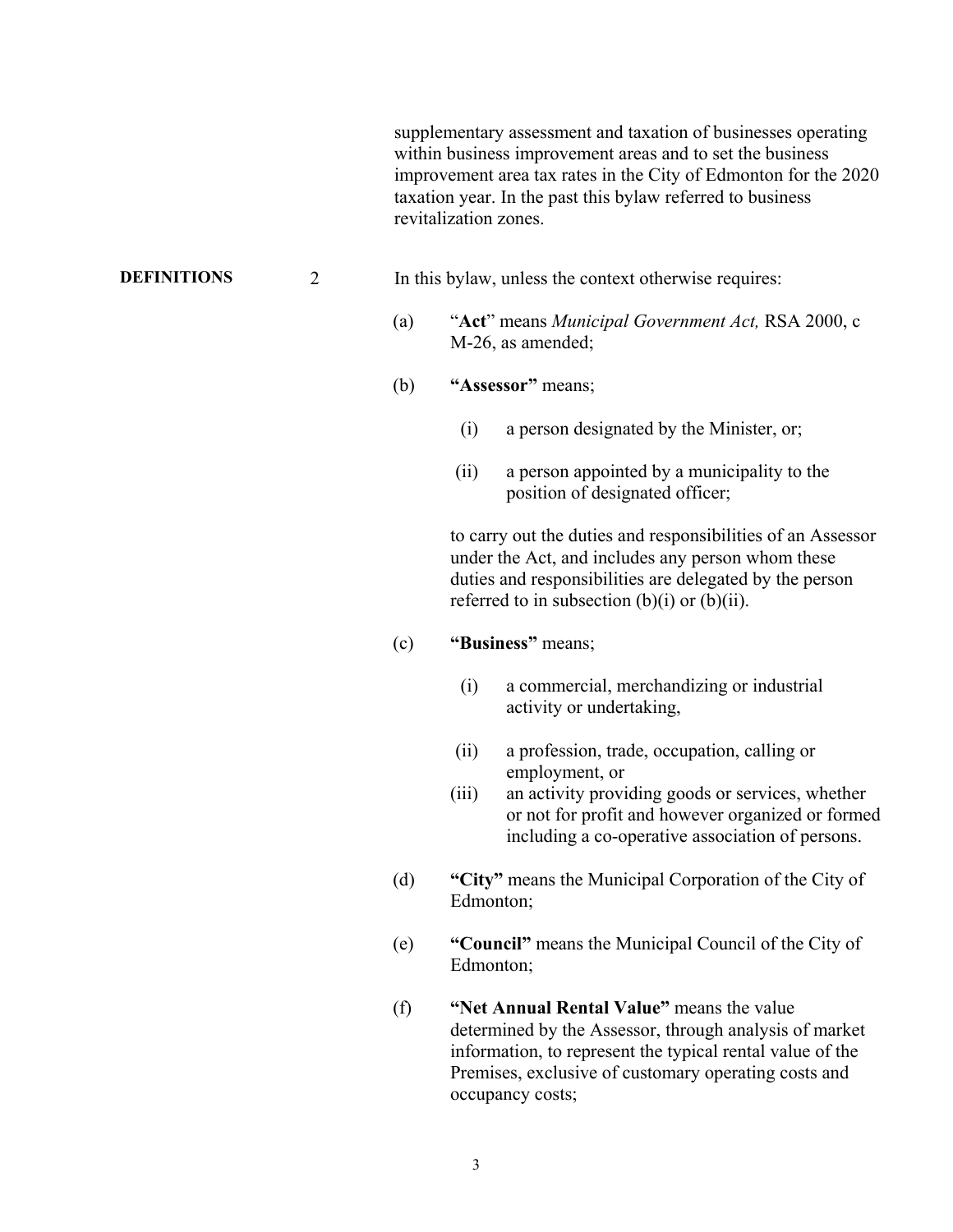|                                           |   | (g) | "Person" means a natural or legal person and also<br>includes an individual, partnership, association,<br>organization, cooperative, corporation, trustee, executor,<br>administrator or legal representative; |                                                                                                            |  |
|-------------------------------------------|---|-----|----------------------------------------------------------------------------------------------------------------------------------------------------------------------------------------------------------------|------------------------------------------------------------------------------------------------------------|--|
|                                           |   | (h) | "Premises" means;                                                                                                                                                                                              |                                                                                                            |  |
|                                           |   |     | (i)                                                                                                                                                                                                            | land and building on the land;                                                                             |  |
|                                           |   |     | (ii)                                                                                                                                                                                                           | a building or part of a building, or                                                                       |  |
|                                           |   |     | (iii)                                                                                                                                                                                                          | a store, office, warehouse, factory, building,<br>enclosure, yard or any space                             |  |
|                                           |   |     |                                                                                                                                                                                                                | occupied or used for the purpose of a Business within the<br>municipal boundaries of the City of Edmonton. |  |
| <b>RULES FOR</b><br><b>INTERPRETATION</b> | 3 |     | The marginal notes and headings in this bylaw are for reference<br>purposes only.                                                                                                                              |                                                                                                            |  |
| PART II - ASSESSMENT                      |   |     |                                                                                                                                                                                                                |                                                                                                            |  |

- **ASSESSMENT** 4 (1) Every Business operating in and/or from a Premise will be assessed by an Assessor for the purpose of imposing a business improvement area tax, except for any Business located in a business improvement area that is exempt from taxation under this bylaw.
	- (2) Businesses within a business improvement area will be grouped in accordance with Schedule "A", which is attached to and forms part of this bylaw.
	- (3) Assessment of Business within a business improvement area will be prepared pursuant to section 374(1)(b) of the Act based on one of the following methods:
		- (i) Business improvement area Group I: One Hundred percent (100%) of the Net Annual Rental Value of the Premises occupied or used for Business purposes by the Group I Businesses, or;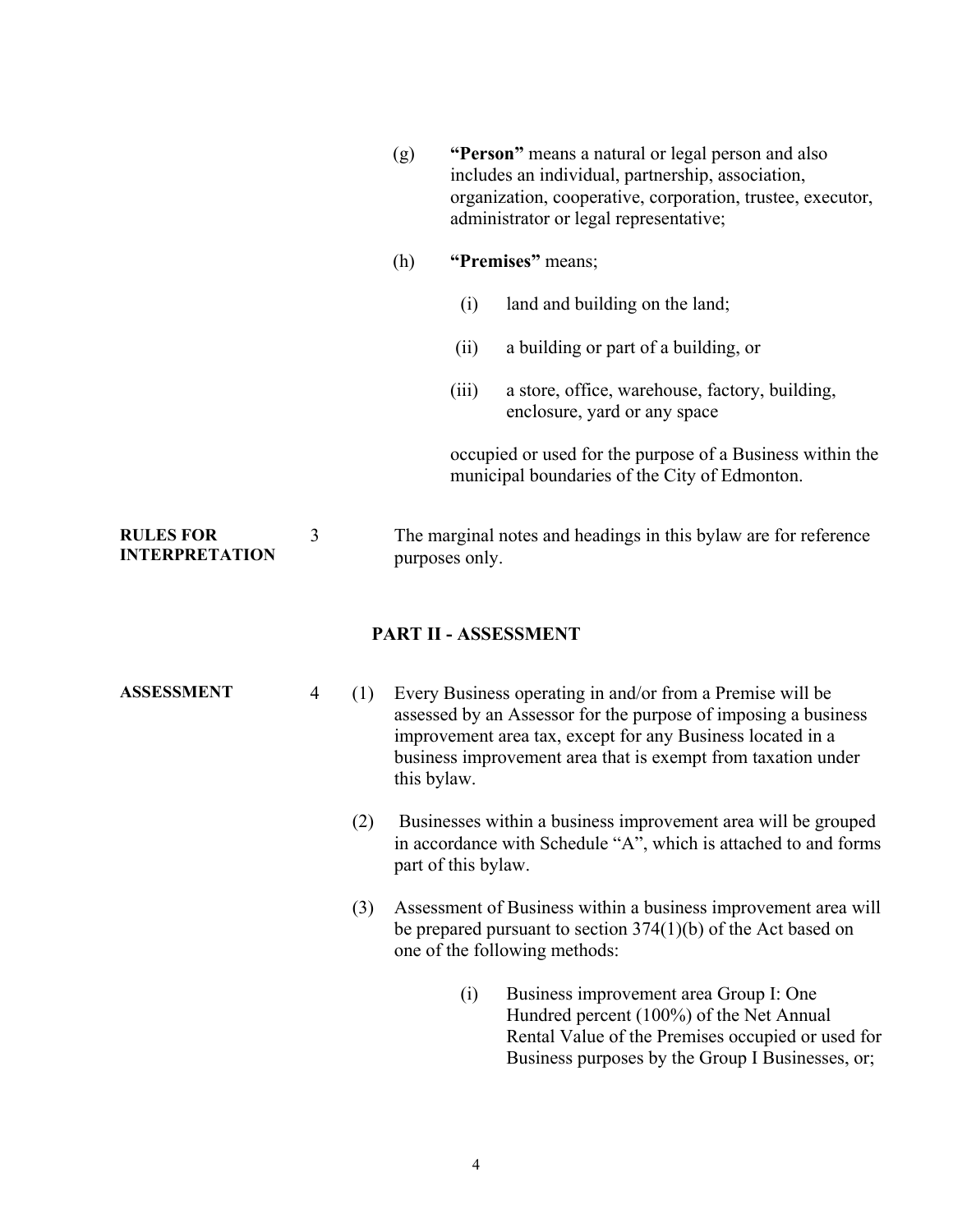- (ii) Business improvement area Group II: Six percent (6%) of the assessments prepared for the 2020 taxation year under Part 9 of the Act, for the premises occupied for the purposes of the Business by Group II Businesses.
- $5 (1)$ The Assessor will each year prepare a business improvement area assessment roll for the purpose of generating a business improvement area tax roll for the current year; and
	- (2) In each year, the Assessor will enter on the business improvement area assessment roll the name of every Person operating a Business in a Premises, together with the name of the assessed Business and the business improvement area assessment.
- 6 When the business improvement area assessment roll has been prepared, the City will mail to every Person whose name appears on the roll an assessment notice containing the information shown on the roll, which pertains to that Person.
- 7 (1) After giving reasonable notice to a Business, the Assessor may at any reasonable time, for the purpose of preparing the business improvement area assessment:
	- (a) enter and inspect the Business Premises,
	- (b) request anything to be produced to assist the Assessor in preparing the assessment or determining if the Business within the business improvement area is to be assessed,
	- (c) make copies of anything necessary to do the inspection.
	- (2) When carrying out the duties under subsection (1), an Assessor will provide identification on request.
- 8 (1) A Person must provide, on request of the Assessor, information necessary for the Assessor to prepare a business improvement area assessment or determine if a Business within the business improvement area is to be assessed.
	- (2) The provisions of section 296 of the Act apply with all necessary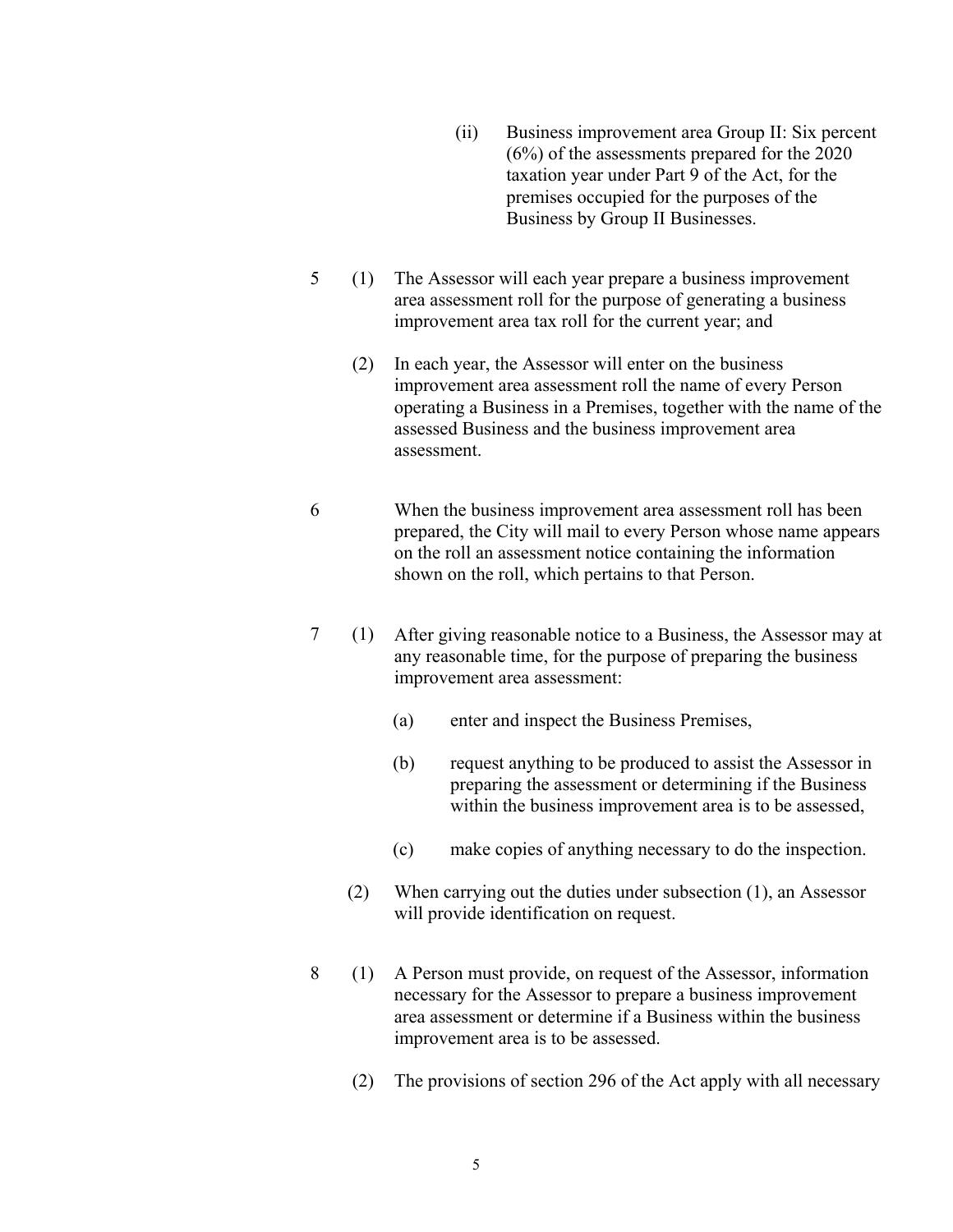modifications as if it were set out in this bylaw.

9 When the lessee, who is subject to a business improvement area assessment in respect of any leased Premises, sublets the whole or part of the Premises, the Assessor may assess either the lessee or the sub-lessee to pay the taxes in respect of the whole or part of the Premises.

#### **PART III - SUPPLEMENTARY BUSINESS IMPROVEMENT AREA ASSESSMENT**

| <b>SUPPLEMENTARY</b><br><b>BUSINESS</b><br><b>IMPROVEMENT</b><br><b>AREA ASSESSMENT</b> | 10 | A supplementary business improvement area assessment will be<br>prepared: |                                                                                                                                                                                                                                            |  |
|-----------------------------------------------------------------------------------------|----|---------------------------------------------------------------------------|--------------------------------------------------------------------------------------------------------------------------------------------------------------------------------------------------------------------------------------------|--|
|                                                                                         |    | (a)                                                                       | for each Business that operates for a temporary period<br>within a business improvement area and whose name is<br>not entered on the business improvement area tax roll;                                                                   |  |
|                                                                                         |    | (b)                                                                       | for each Business that moves into new Premises or opens<br>new Premises or branches of an existing Business within<br>a business improvement area, although the Business'<br>name is entered on the business improvement area tax<br>roll; |  |
|                                                                                         |    | (c)                                                                       | for each Business that begins operating within a business<br>improvement area and whose name is not entered on the<br>business improvement area tax roll; and                                                                              |  |
|                                                                                         |    | (d)                                                                       | for each Business that increases the storage capacity or<br>floor space of the Premises occupied for the purpose of a<br>Business within a business improvement area after the<br>business improvement area tax roll has been prepared.    |  |

### **PART IV - BUSINESS IMPROVEMENT AREA TAX**

**IMPOSITION** 11 A business improvement area tax is imposed on all taxable businesses operating within each of the following business improvement areas;

(a) 124 Street and Area;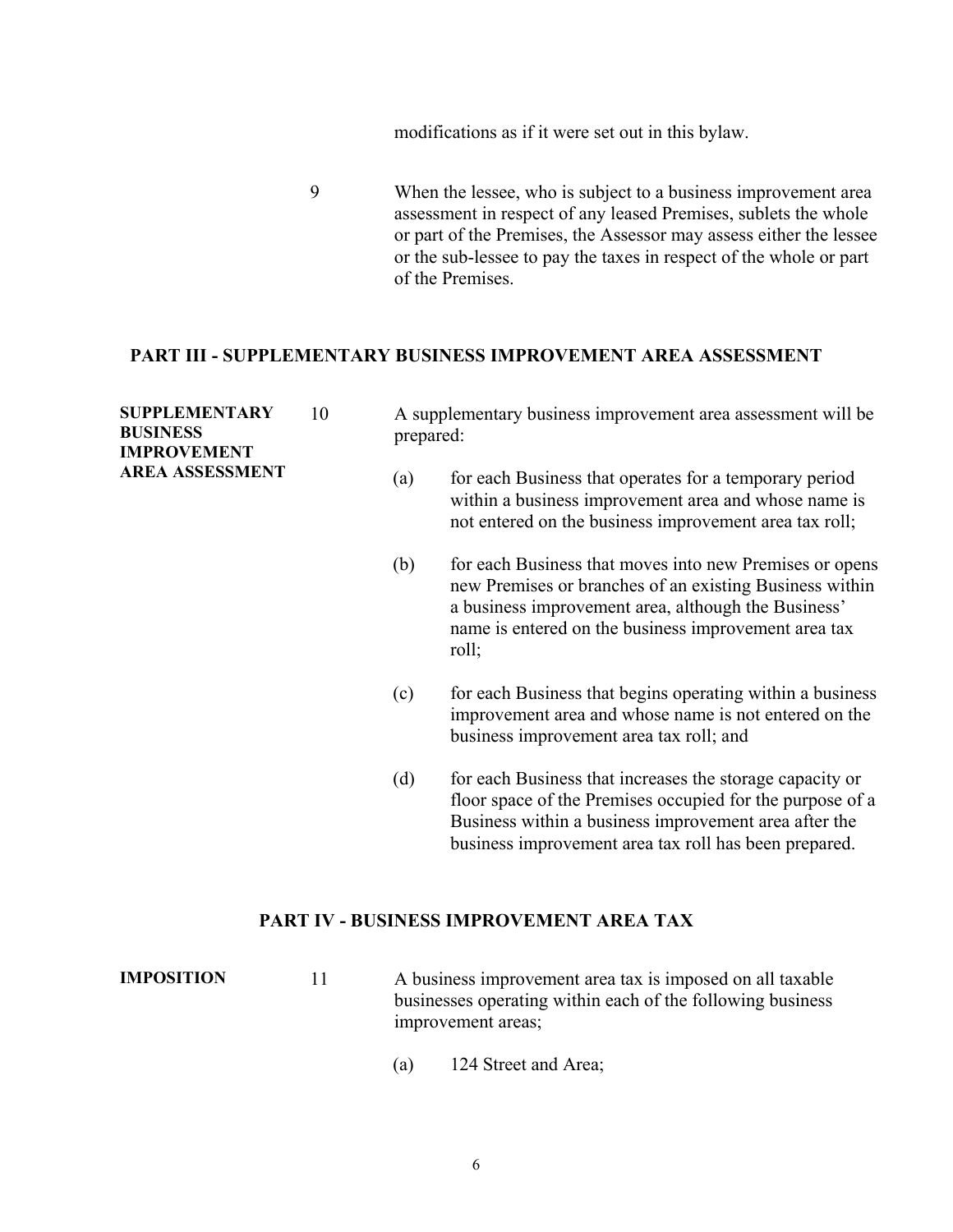- (b) Alberta Avenue;
- (c) Beverly;
- (d) Chinatown and Area;
- (e) Downtown;
- (f) Fort Road and Area;
- (g) French Quarter/Quartier Francophone;
- (h) The Crossroads;
- (i) Kingsway;
- (j) North Edge;
- (k) Northwest Industrial;
- (l) Old Strathcona; and
- (m) Stony Plain Road and Area.
- 12 The tax imposed by the City under this bylaw must be paid by the Person who operates the business.
- 13 A business improvement area tax roll will be prepared in accordance with the Act.
- 14 The City will mail or deliver a tax bill to each Person liable for business improvement area taxes, which shows the assessed value of the Business Premises within the business improvement area and the amount of business improvement area tax payable.
- 15 When a lessee, who is liable to pay the tax in respect of any leased Premises, sublets the whole or part of the Premises, the City may require the lessee or the sub-lease to pay the business improvement area tax in respect of the whole or part of the Premises.
- 16 Business improvement area taxes imposed pursuant to this bylaw are due and payable on March 31, 2020.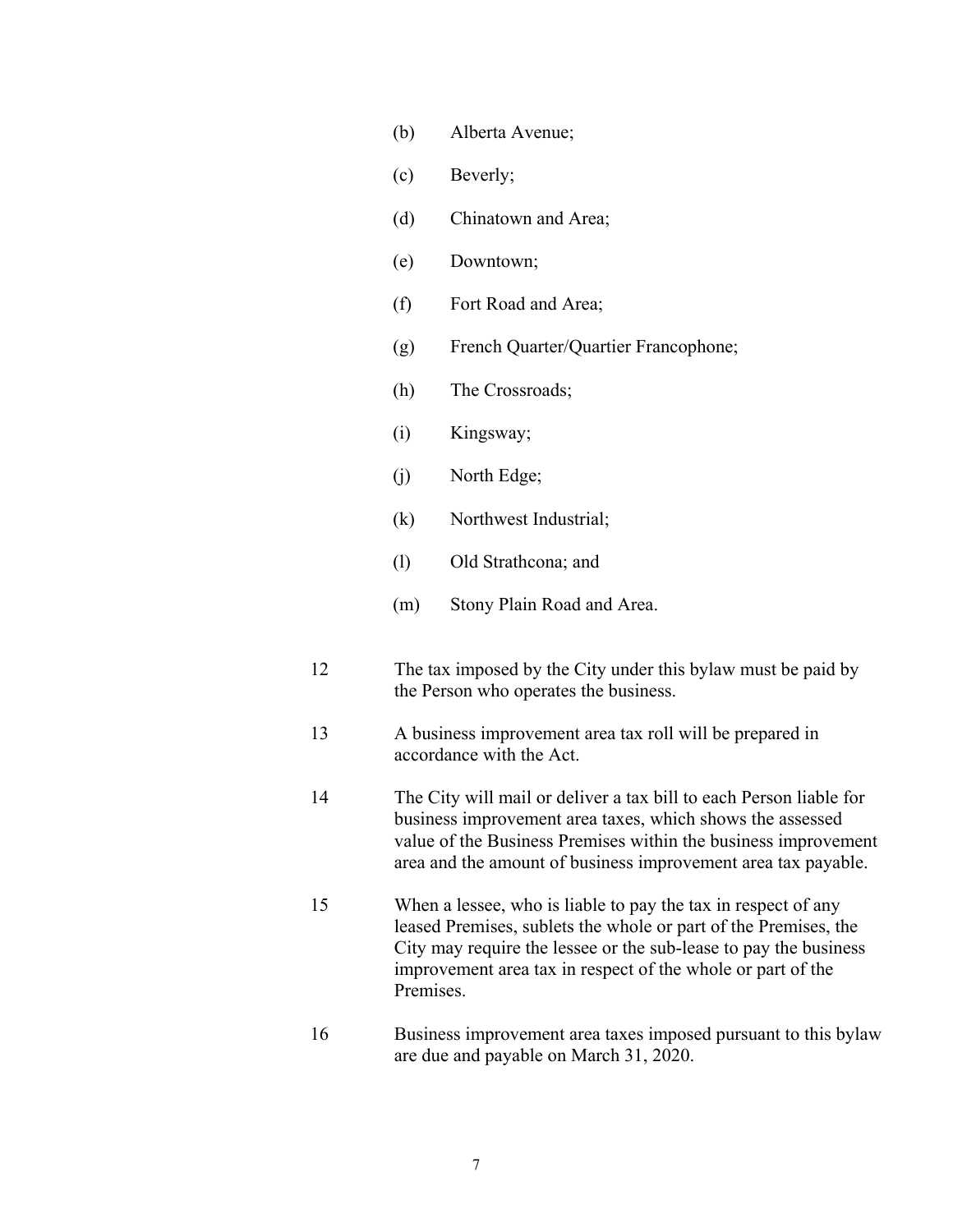#### **PART V - BUSINESS IMPROVEMENT AREA TAX RATE**

- **TAX RATE** 17 Subject to the minimum and maximum amounts payable under section 18, the amount of the business improvement area tax to be imposed on a Business is calculated by multiplying the business improvement area assessment, as shown on the business improvement area assessment roll, by the rates set out in Schedule B.
	- 18 There will be no minimum and/or maximum tax amounts to be required by any Person or Business assessed, except for the exceptions listed in Schedule C.
	- 19 All Persons and Businesses assessed and located in the following area of Old Strathcona business improvement area are exempt from the 2020 business improvement area tax:

Originating at the intersection of 79 Avenue and 100 Street, south along 100 Street to the southeast corner of the lot located west of the intersection of 75 Avenue and 100 Street (Legal description: Plan 0520934 Block 2 Lot 1), continuing west along the southern boundary of this lot to the southwest corner of this lot, north along the western boundary of this lot to the southern boundary of the block with the legal description: Plan 8022223 Block 1, continuing north-westerly along the southern boundary of this Block 1 to the southeast corner of the lot legally described as: Plan 1584HW Block S Lot F, continuing north-westerly along the southern boundary of this lot to Gateway Boulevard, then north along Gateway Boulevard to the south/west corner of Plan 0521161 Block L Lot 3, east along the southern boundary of this lot and continuing east along the southern boundary of Plan I Block L to the south/east corner of this Block L, then north along the eastern boundary of this same Block L to 79 Avenue, then east along 79 Avenue to the intersection of 79 Avenue and 100 Street.

# **PART VI - PROCEDURE FOR PRO-RATING AND REBATING BUSINESS IMPROVEMENT AREA TAX**

- **PROCEDURE FOR PRO-RATING AND**
- 20 (1) When a Person operates a Business within the business improvement area in the municipal boundaries of the City: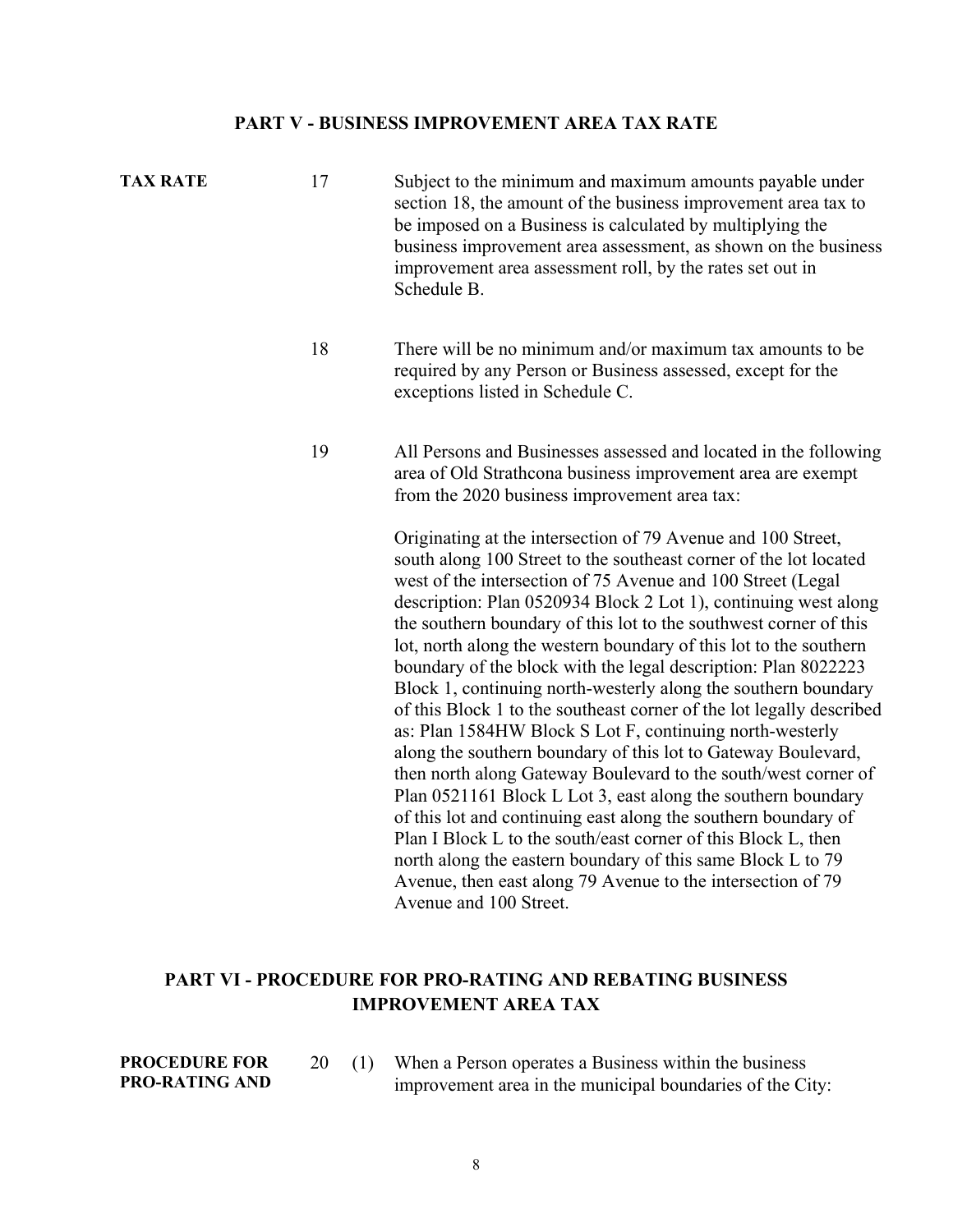**BUSINESS IMPROVEMENT AREA TAX** 

- (a) If the Business is operated in a business improvement area every month during the year, the Person is liable for payment of the full annual business improvement area tax in respect of that Business, but
- (b) If the Person does not carry on the Business within a business improvement area during every month of the year, the Person is only liable for the payment of that part of the full annual business improvement area tax in respect of that Business in proportion to the number of months of the year during which the Business is carried on. A portion of the month is considered to be a full month.
- (2) Notwithstanding subsection (1), where a Person carries on a Business for a whole or any part of one or more days in the year, but not exceeding a total of thirty (30) days in the year, the Person is not liable for the payment of the business improvement area tax in respect of that business for the year.
- 21 Where an overpayment of business improvement area tax exists, subject to section 352 of the Act, the overpayment plus accumulated interest will be refunded to the Person being taxed, upon the written request from the Person being taxed.

#### **PART VII - SUPPLEMENTARY BUSINESS IMPROVEMENT AREA TAX**

| <b>SUPPLEMENTARY</b><br><b>BUSINESS</b><br><b>IMPROVEMENT</b><br><b>AREA TAX</b> | 22 | A supplementary business improvement area tax shall be levied<br>upon any Person who is subject to a supplementary business<br>improvement area assessment prepared in accordance with<br>section 10 of this bylaw. |
|----------------------------------------------------------------------------------|----|---------------------------------------------------------------------------------------------------------------------------------------------------------------------------------------------------------------------|
|                                                                                  | 23 | A supplementary business improvement area tax is due thirty<br>(30) days after the date on which the supplementary tax notice is<br>mailed to the Person being taxed.                                               |
|                                                                                  | 24 | Sections 12, 14, 15, 17, 18, 19, 20, and 21, of this bylaw apply to<br>the imposition of supplementary business improvement area tax.                                                                               |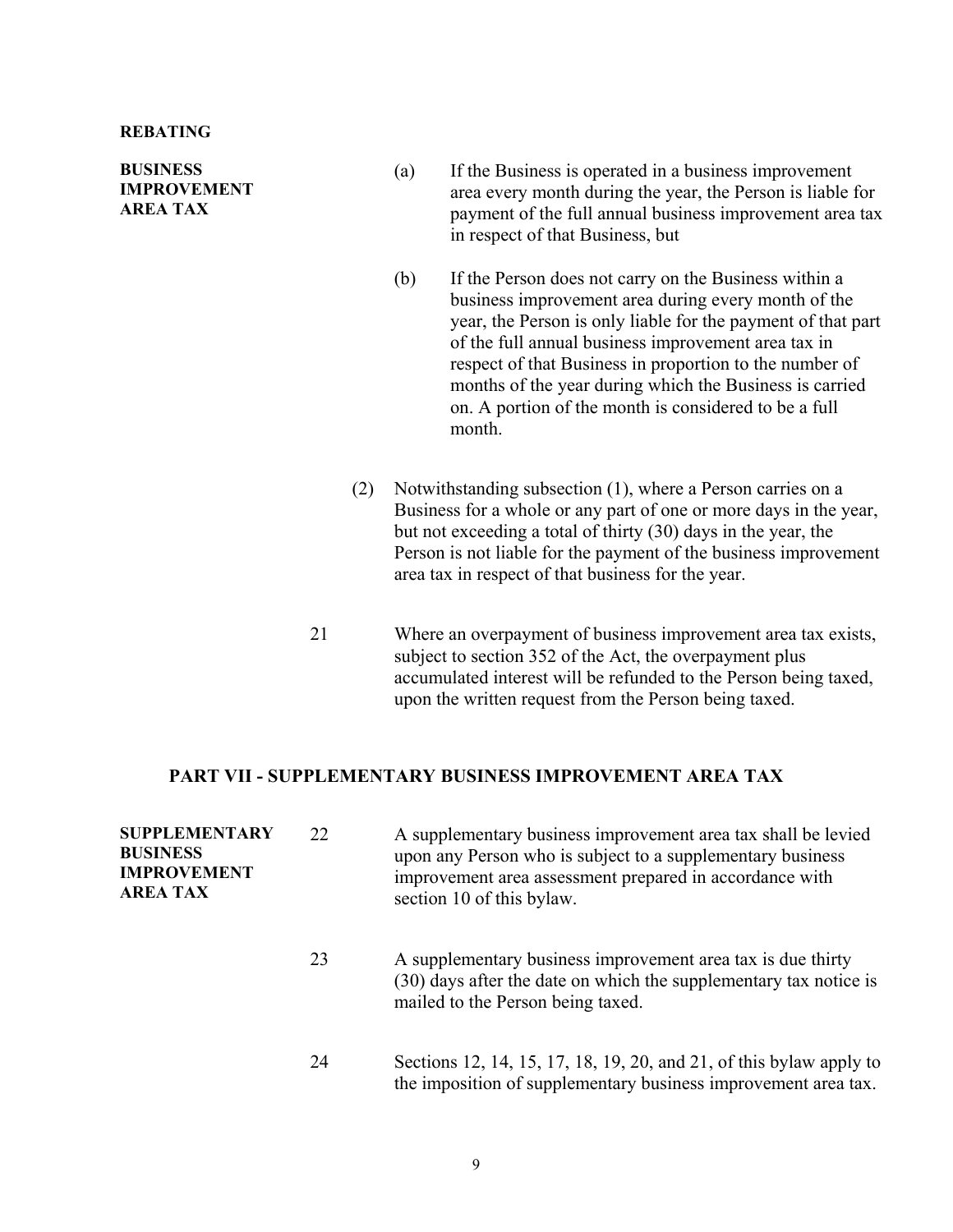25 A supplementary business improvement area tax will be prepared in accordance with section 379 of the Act.

#### **PART VIII - MONTHLY AUTOMATIC PAYMENT PLAN**

**MONTHLY AUTOMATIC PAYMENT PLAN** 26 At the option of the Person being taxed, current business improvement area taxes may be paid in monthly installments by automatic bank withdrawal pursuant to Bylaw 12914, as amended.

#### **PART IX - EXEMPTION**

**EXEMPTION** 27 Business referenced in section 375 of the Act and located in a business improvement area are exempt from business improvement area tax under this bylaw.

#### **PART X - GENERAL**

| <b>NUMBER AND</b> | 28 | All references in this bylaw may be read with such changes in    |
|-------------------|----|------------------------------------------------------------------|
| <b>GENDER</b>     |    | number and gender as may be appropriate according to whether     |
| <b>REFERENCES</b> |    | the reference is to a male or female Person, or a corporation or |
|                   |    | partnership.                                                     |

**EFFECTIVE DATE** 29 This bylaw takes effect beginning on the date on which this bylaw is passed and signed.

(NOTE: Consolidation made under Section 69 of the *Municipal Government Act,* R.S.A. 2000, c.M-26 and Bylaw 16620 Section 16, and printed under the City Manager's authority)

Bylaw 19806, passed by Council January 20, 2020

Amendments:

Bylaw 19237, September 21, 2020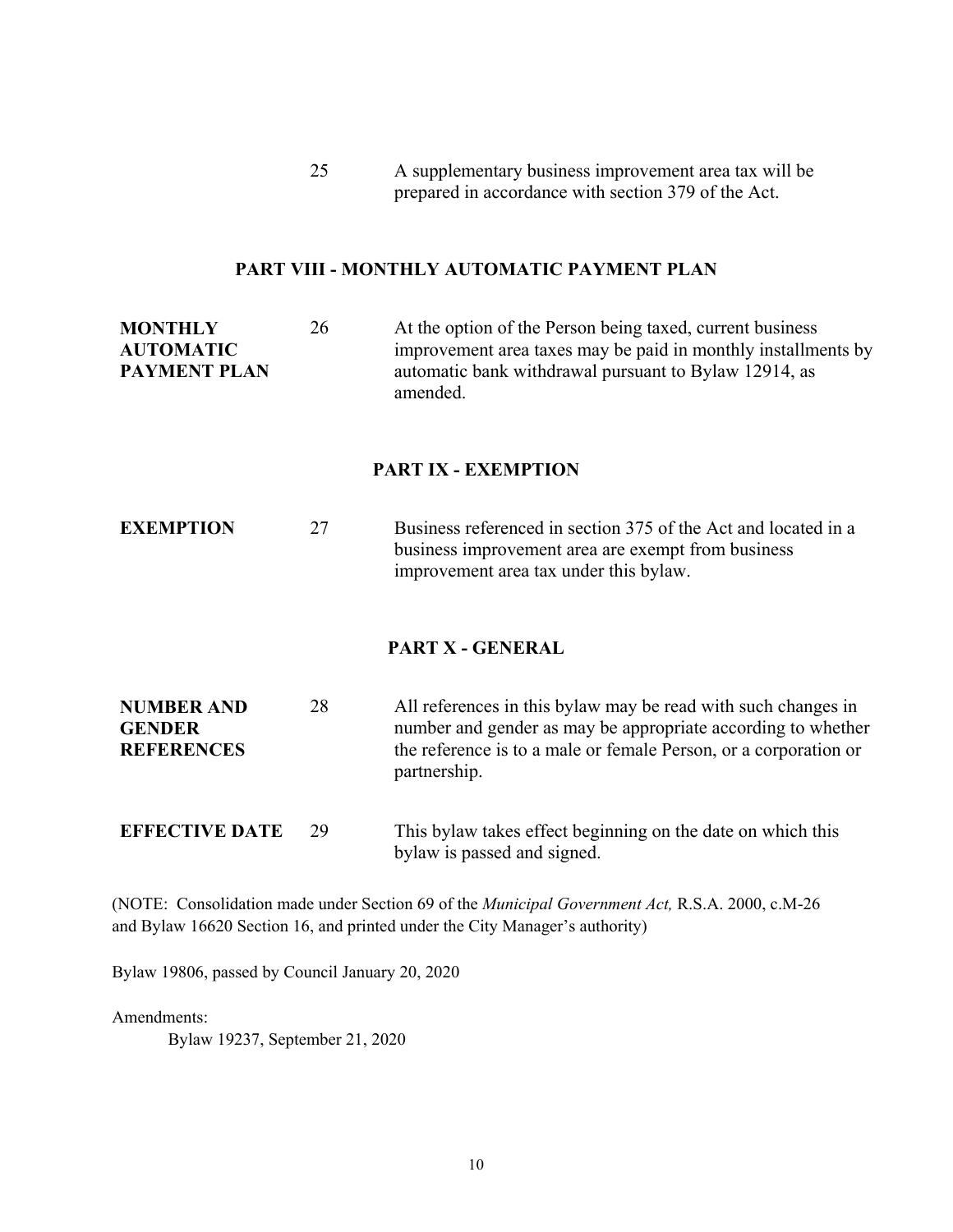# **SCHEDULE A -- BYLAW 19086**

Businesses within a business improvement area shall be divided in to the following groups for the purposes of specifying methods of assessment:

# Business improvement area Group I

Business improvement area Group I include all Businesses not included in business improvement area Group II.

Business improvement area Group II

Business Group II includes:

- 1. hotels/motels, and
- 2. for profit nursing homes.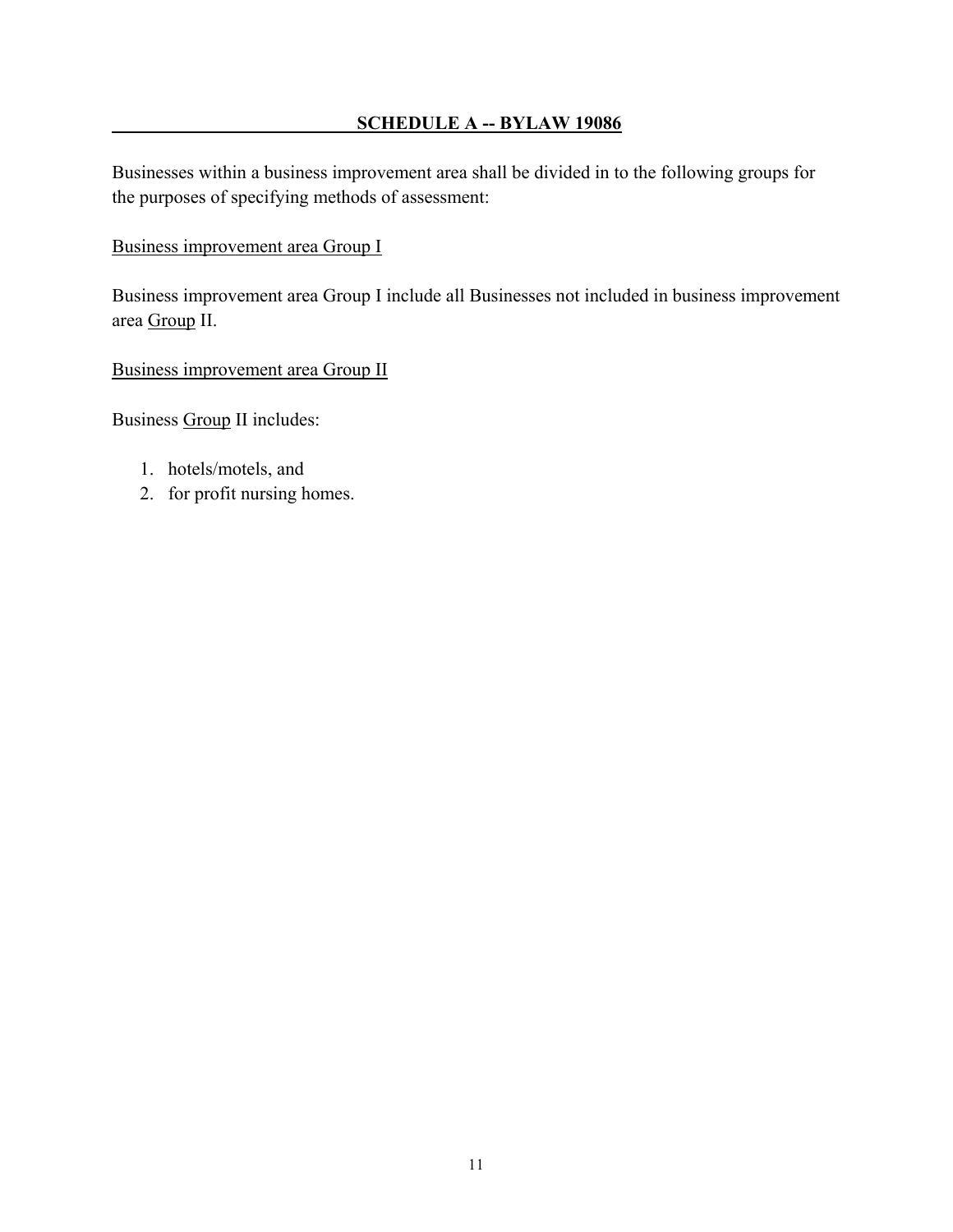# **SCHEDULE B -- BYLAW 19086**

# Business improvement area Tax Rates

| (a) 124 Street and Area                 | at 2.36357%    |
|-----------------------------------------|----------------|
| (b) Alberta Avenue                      | at 1.89406%    |
| (c) Beverly                             | at 1.71581%    |
| (d) Chinatown and Area                  | at 1.70589%    |
| (e) Downtown                            | at $0.96897\%$ |
| (f) Fort Road and Area                  | at 1.09049%    |
| (g) French Quarter/Quartier Francophone | at 2.13865%    |
| (h) The Crossroads                      | at 1.81877%    |
| (i) Kingsway                            | at 0.84329%    |
| (j) North Edge                          | at 1.15265%    |
| (k) Northwest Industrial                | at 0.24900%    |
| (1) Old Strathcona                      | at 2.18302%    |
| (m) Stony Plain Road and Area           | at 1.19711%    |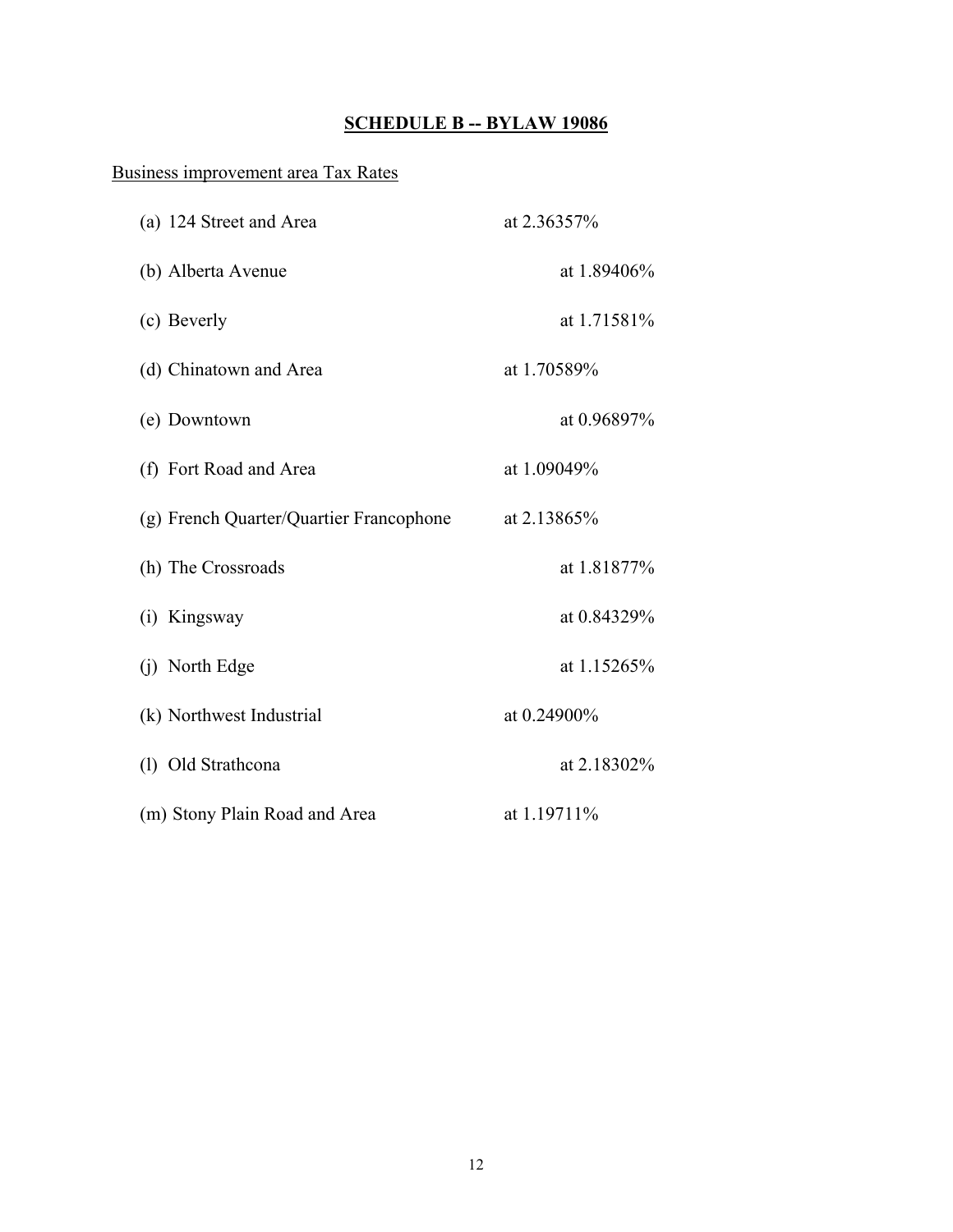# **SCHEDULE C -- BYLAW 19086**

### Minimum and/or Maximum Tax Amount Exceptions

- 1. In the 124 Street and Area business improvement area no Person or Business assessed shall be required to pay a sum less than Two Hundred and Forty Dollars (\$240.00), nor a sum greater than Five Thousand Dollars (\$5,000.00);
- 2. In the Alberta Avenue business improvement area no Person or Business assessed shall be required to pay a sum less than Two Hundred and Fifty Dollars (\$250.00)(S.5, Bylaw 19237, September 21, 2020);
- 3. In the Beverly business improvement area no Person or Business assessed shall be required to pay a sum less than Two Hundred Dollars (\$200.00), nor a sum greater than Five Thousand Dollars (\$5,000.00);
- 4. In the Chinatown and Area business improvement area no Person or Business assessed shall be required to pay a sum less than One Hundred Dollars (\$100.00), nor a sum greater than Five Thousand Dollars (\$5,000.00);
- 5. In the Downtown business improvement area no Person or Business assessed shall be required to pay a sum less than One Hundred Dollars (\$100.00), nor a sum greater than Six Thousand Five Hundred Dollars (\$6,500.00);
- 6. In the French Quarter/Quartier Francophone business improvement area no Person or Business assessed shall be required to pay a sum less than Two Hundred Dollars (\$200.00), nor a sum greater than Seven Thousand Five Hundred Dollars (\$7,500.00);
- 7. In The Crossroads business improvement area no Person or Business assessed shall be required to pay a sum less than One Hundred Dollars (\$100.00); nor a sum greater than Four Thousand Five Hundred Dollars (\$4,500.00);
- 8. In the Kingsway business improvement area no Person or Business assessed shall be required to pay a sum greater than Seven Thousand Dollars (\$7,000.00);
- 9. In the North Edge business improvement area no Person or Business assessed shall be required to pay a sum less than One Hundred and Sixty Five Dollars (\$165.00), nor a sum greater than Four Thousand Five Hundred Dollars (\$4,500.00);